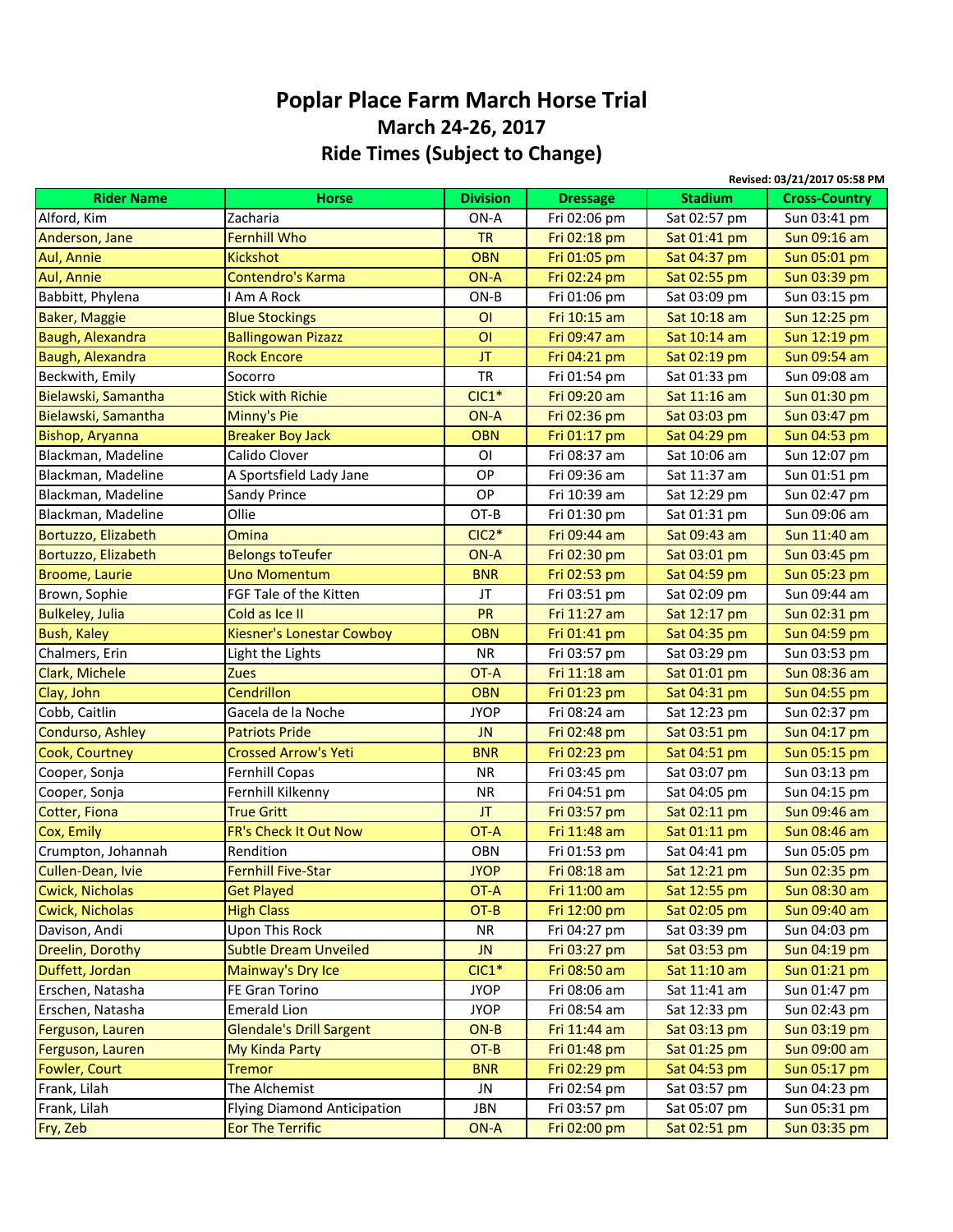| <b>Rider Name</b>     | <b>Horse</b>                   | <b>Division</b> | <b>Dressage</b> | <b>Stadium</b> | <b>Cross-Country</b> |
|-----------------------|--------------------------------|-----------------|-----------------|----------------|----------------------|
| Gibbs, Elissa         | A Proper Gentleman             | $CIC1*$         | Fri 08:32 am    | Sat 11:22 am   | Sun 01:36 pm         |
| Gibbs, Elissa         | <b>Miss Ruby Cooley</b>        | O <sub>1</sub>  | Fri 09:40 am    | Sat 10:28 am   | Sun 12:34 pm         |
| Gibbs, Elissa         | <b>Fernhill Super Hero</b>     | $CIC2*$         | Fri 10:50 am    | Sat 09:33 am   | Sun 11:25 am         |
| Gibbs, Elissa         | <b>Arbor Lane's Celestial</b>  | <b>OBN</b>      | Fri 01:59 pm    | Sat 04:43 pm   | Sun 05:07 pm         |
| Giesselman, Connor    | Frankie                        | O <sub>1</sub>  | Fri 08:58 am    | Sat 10:02 am   | Sun 12:01 pm         |
| Giesselman, Connor    | Le Vent Noir                   | $ON-B$          | Fri 12:08 pm    | Sat 03:19 pm   | Sun 03:25 pm         |
| Gilson, Lee Ann       | <b>Crack the Code</b>          | $ON-B$          | Fri 12:02 pm    | Sat 03:23 pm   | Sun 03:29 pm         |
| Glazer, Andrea        | <b>B</b> Noble                 | <b>PR</b>       | Fri 11:03 am    | Sat 12:11 pm   | Sun 02:27 pm         |
| Goyea, Denise         | Highlife's Je T'aime           | $ClC1*$         | Fri 09:32 am    | Sat 11:20 am   | Sun 01:33 pm         |
| Grant-Law, Lesley     | <b>Harthill Diamond</b>        | $CIC2*$         | Fri 11:04 am    | Sat 09:47 am   | Sun 11:46 am         |
| <b>Griffin, Amy</b>   | <b>Baus</b>                    | OT-A            | Fri 11:54 am    | Sat 01:15 pm   | Sun 08:48 am         |
| Hagaman, Sydney       | <b>Treetop Flyer</b>           | OP              | Fri 09:48 am    | Sat 11:59 am   | Sun 02:09 pm         |
| Hardaway, Alison      | <b>Biggie Smalls</b>           | <b>OBN</b>      | Fri 01:47 pm    | Sat 04:39 pm   | Sun 05:03 pm         |
| Harivel, Katie        | Counterpoint                   | PR              | Fri 11:09 am    | Sat 12:09 pm   | Sun 02:25 pm         |
| Harrison, Ginny       | The Professor                  | $ClC2*$         | Fri 10:22 am    | Sat 09:35 am   | Sun 11:28 am         |
| Hays, Ashley          | <b>Call It Courage</b>         | $CIC2*$         | Fri 10:43 am    | Sat 09:41 am   | Sun 11:37 am         |
| Head, Libby           | <b>Sir Rockstar</b>            | $\overline{A}$  | Fri 08:08 am    | Sat 09:07 am   | Sun 10:56 am         |
| Herrig, Hannah        | Don Bosco                      | PR              | Fri 10:51 am    | Sat 12:13 pm   | Sun 02:17 pm         |
| Herrig, Hannah        | Cisco                          | $ON-B$          | Fri 01:00 pm    | Sat 03:11 pm   | Sun 03:17 pm         |
| Hewson-Slezak, Katlyn | <b>Fernhill Choco Royale</b>   | OT-A            | Fri 11:06 am    | Sat 12:57 pm   | Sun 08:32 am         |
| Hewson-Slezak, Katlyn | <b>Drombane Dynamite</b>       | ON-A            | Fri 02:12 pm    | Sat 02:59 pm   | Sun 03:43 pm         |
| Hitron, Maggie        | <b>Mawhinney</b>               | $ON-B$          | Fri 11:56 am    | Sat 03:15 pm   | Sun 03:21 pm         |
| Hitron, Maggie        | <b>Cole Power</b>              | OT-B            | Fri 01:42 pm    | Sat 01:13 pm   | Sun 08:50 am         |
| Holden, Isabel        | <b>Rebel Soul</b>              | OT-A            | Fri 11:36 am    | Sat 01:07 pm   | Sun 08:42 am         |
| Hoos, William         | Celtic Rhythm                  | $CIC3*$         | Fri 11:16 am    | Sat 08:30 am   | Sun 10:20 am         |
| Hoos, William         | <b>Ducati</b>                  | $CIC3*$         | Fri 12:05 pm    | Sat 08:54 am   | Sun 10:47 am         |
| Hoos, William         | Zurich                         | OT-B            | Fri 01:00 pm    | Sat 01:19 pm   | Sun 08:54 am         |
| Hoos, rebecca         | <b>Davarusus H</b>             | $CIC1*$         | Fri 08:26 am    | Sat 10:52 am   | Sun 01:00 pm         |
| Hoos, rebecca         | <b>Little Cruz</b>             | $CIC3*$         | Fri 11:37 am    | Sat 08:42 am   | Sun 10:32 am         |
| Hoos, rebecca         | <b>Reddy to Play</b>           | ON-B            | Fri 01:30 pm    | Sat 03:25 pm   | Sun 03:31 pm         |
| Hynes, Kate           | Irish Elegance                 | <b>JBN</b>      | Fri 03:51 pm    | Sat 05:15 pm   | Sun 05:39 pm         |
| Jahnke, Lizzy         | Lanzz                          | O <sub>1</sub>  | Fri 08:44 am    | Sat 09:58 am   | Sun 11:55 am         |
| Jahnke, Lizzy         | <b>Ballybolger Springthyme</b> | OP              | Fri 10:15 am    | Sat 11:43 am   | Sun 01:53 pm         |
| Jahnke, Lizzy         | Princeton                      | $CIC3*$         | Fri 11:30 am    | Sat 08:38 am   | Sun 10:29 am         |
| Jarnstrom, Jennie     | Calicia <sub>Z</sub>           | OP              | Fri 09:54 am    | Sat 12:01 pm   | Sun 02:11 pm         |
| Jarnstrom, Jennie     | Penelope                       | $CIC3*$         | Fri 11:51 am    | Sat 08:46 am   | Sun 10:38 am         |
| Johnson, Sallie       | Things To Ponder               | <b>OBN</b>      | Fri 01:29 pm    | Sat 04:33 pm   | Sun 04:57 pm         |
| Johnson, Sallie       | Matheaux                       | <b>TR</b>       | Fri 03:21 pm    | Sat 01:51 pm   | Sun 09:26 am         |
| Jones, Brynn          | <b>Preacher's Son</b>          | <b>NR</b>       | Fri 04:33 pm    | Sat 03:41 pm   | Sun 04:05 pm         |
| Kahl, Brooke          | Pabst Blue Ribbon              | <b>TR</b>       | Fri 03:39 pm    | Sat 02:03 pm   | Sun 09:38 am         |
| Kehoe, Ashley         | Kiltealy Toss Up               | $CIC2*$         | Fri 10:36 am    | Sat 09:39 am   | Sun 11:34 am         |
| Kelley, Rachel        | It's Just George               | <b>NR</b>       | Fri 04:39 pm    | Sat 03:43 pm   | Sun 04:07 pm         |
| Ketelboeter, Zach     | That Hit the Spot              | OP              | Fri 09:00 am    | Sat 11:35 am   | Sun 01:49 pm         |
| Ketelboeter, Zach     | <b>Tigger</b>                  | <b>OP</b>       | Fri 10:33 am    | Sat 12:27 pm   | Sun 02:45 pm         |
| Ketelboeter, Zach     | <b>Nuance</b>                  | <b>TR</b>       | Fri 02:48 pm    | Sat 01:57 pm   | Sun 09:32 am         |
| Kimmel, Pam           | Midnight Special               | PR              | Fri 11:21 am    | Sat 12:15 pm   | Sun 02:29 pm         |
| Kolman, Chelsea       | <b>Dauntless Courage</b>       | $CIC3*$         | Fri 11:58 am    | Sat 08:50 am   | Sun 10:41 am         |
| Kozlowski, Carol      | <b>Main Attraction</b>         | <b>OP</b>       | Fri 09:24 am    | Sat 11:53 am   | Sun 02:03 pm         |
| Kroviak, Alison       | Dolce                          | TR              | Fri 03:15 pm    | Sat 01:49 pm   | Sun 09:24 am         |
| Kuchta, Bridgette     | <b>Special Agent</b>           | O <sub>1</sub>  | Fri 09:05 am    | Sat 10:04 am   | Sun 12:04 pm         |
| Kuchta, Mikki         | Calle                          | <b>OP</b>       | Fri 09:30 am    | Sat 11:47 am   | Sun 01:57 pm         |
| Kuchta, Mikki         | Corona                         | OT-A            | Fri 11:12 am    | Sat 12:59 pm   | Sun 08:34 am         |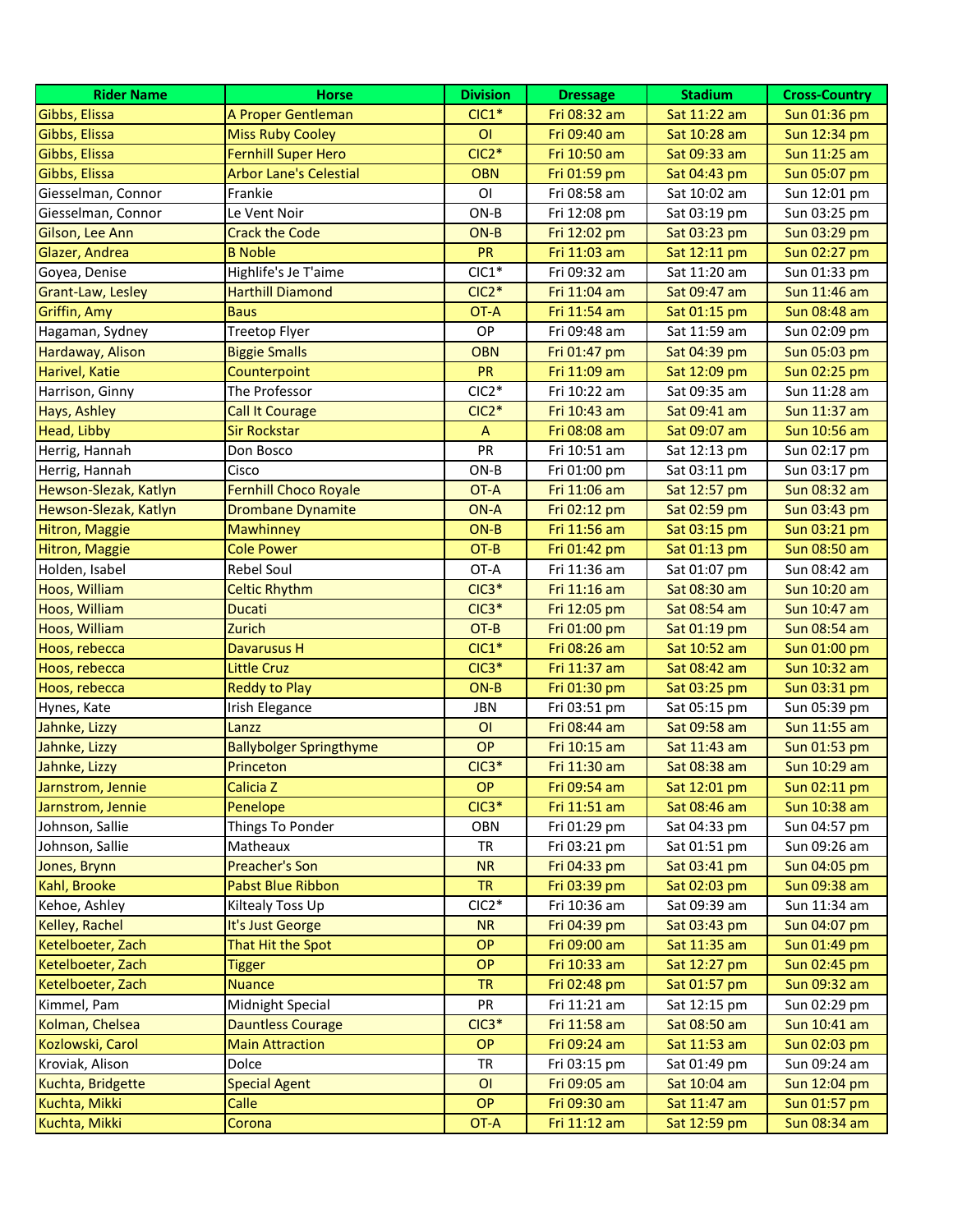| <b>Rider Name</b>       | <b>Horse</b>                 | <b>Division</b> | <b>Dressage</b> | <b>Stadium</b> | <b>Cross-Country</b> |
|-------------------------|------------------------------|-----------------|-----------------|----------------|----------------------|
| Lanier, Lindsey         | Fernhill Hustler             | OP              | Fri 09:42 am    | Sat 11:55 am   | Sun 02:05 pm         |
| LeMastus, Jackie        | <b>Exmoor Denver</b>         | $CIC1*$         | Fri 08:38 am    | Sat 11:08 am   | Sun 01:18 pm         |
| LeMastus, Jackie        | <b>Tatton Winter</b>         | $CIC2*$         | Fri 09:51 am    | Sat 09:49 am   | Sun 11:49 am         |
| Leahey, Hannah          | Cassinova                    | <b>PR</b>       | Fri 11:33 am    | Sat 12:19 pm   | Sun 02:33 pm         |
| Ledford, Hannah         | Doubt Ya Boy                 | <b>JYOP</b>     | Fri 08:36 am    | Sat 12:25 pm   | Sun 02:39 pm         |
| Lenhart, Clara          | <b>Color Me Gold</b>         | <b>TR</b>       | Fri 02:24 pm    | Sat 01:43 pm   | Sun 09:18 am         |
| Levine, Liv             | <b>Fernhill Fifth Avenue</b> | JN              | Fri 03:39 pm    | Sat 03:59 pm   | Sun 04:25 pm         |
| Livesey, Allison        | Crazy Cal                    | JN              | Fri 03:21 pm    | Sat 04:03 pm   | Sun 04:29 pm         |
| Lyle, Alese             | <b>Fernhill Lochain Guy</b>  | O <sub>1</sub>  | Fri 10:22 am    | Sat 10:20 am   | Sun 12:28 pm         |
| Madden, Caroline        | <b>Winning Facts</b>         | <b>JYOP</b>     | Fri 08:00 am    | Sat 11:39 am   | Sun 01:45 pm         |
| Madden, Caroline        | <b>Kilpatrick Orlanda</b>    | <b>JYOP</b>     | Fri 08:48 am    | Sat 12:31 pm   | Sun 02:41 pm         |
| Majchszak, Meagan       | Imperial's Catch             | OT-B            | Fri 12:06 pm    | Sat 01:17 pm   | Sun 08:52 am         |
| Massa, Elizabeth        | Theodoor                     | $ClC1*$         | Fri 08:56 am    | Sat 11:02 am   | Sun 01:12 pm         |
| Massa, Emma             | <b>Going for Gusto</b>       | JT              | Fri 04:09 pm    | Sat 02:15 pm   | Sun 09:50 am         |
| McAllister, Lida        | Flagmount's Harmony          | $CIC2*$         | Fri 10:29 am    | Sat 09:37 am   | Sun 11:31 am         |
| McAllister, Lida        | Chiarezza                    | $ON-B$          | Fri 11:50 am    | Sat 03:47 pm   | Sun 03:09 pm         |
| McAllister, Lida        | SF Sassafras                 | ON-A            | Fri 01:36 pm    | Sat 02:45 pm   | Sun 04:11 pm         |
| McBride, Colleen        | Tridium                      | $CIC2*$         | Fri 10:57 am    | Sat 09:45 am   | Sun 11:43 am         |
| McCleerey, Samantha     | Calido                       | OT-B            | Fri 01:36 pm    | Sat 01:29 pm   | Sun 09:04 am         |
| McDonald, Sandra        | Foxland's Aria               | $ON-B$          | Fri 01:18 pm    | Sat 03:17 pm   | Sun 03:23 pm         |
| McDonald, Sandra        | Yoshi                        | <b>TR</b>       | Fri 03:27 pm    | Sat 01:53 pm   | Sun 09:28 am         |
| <b>McDowell, Claire</b> | <b>Master of the House</b>   | <b>BNR</b>      | Fri 02:47 pm    | Sat 04:57 pm   | Sun 05:21 pm         |
| McMorris, Katlyn        | FE Sky Full of Stars         | OP              | Fri 10:21 am    | Sat 11:45 am   | Sun 01:55 pm         |
| McMorris, Katlyn        | <b>Say Hello</b>             | <b>OBN</b>      | Fri 02:11 pm    | Sat 04:47 pm   | Sun 05:11 pm         |
| Merritt, Ben            | Hart Throb                   | ON-A            | Fri 01:48 pm    | Sat 02:53 pm   | Sun 03:37 pm         |
| Meyer, Joe              | <b>Johnny Royale</b>         | $CIC3*$         | Fri 11:23 am    | Sat 08:34 am   | Sun 10:23 am         |
| Meyer, Joe              | <b>Clip Clop</b>             | $CIC3*$         | Fri 12:12 pm    | Sat 08:58 am   | Sun 10:50 am         |
| <b>Miller, Missy</b>    | <b>Van Goettsching</b>       | O <sub>1</sub>  | Fri 09:12 am    | Sat 10:16 am   | Sun 12:22 pm         |
| Miller, Missy           | <b>HRH Judgmental</b>        | <b>OBN</b>      | Fri 02:17 pm    | Sat 04:49 pm   | Sun 05:13 pm         |
| Miller-Slusser, Melissa | <b>Emilion to One</b>        | O <sub>1</sub>  | Fri 09:19 am    | Sat 10:08 am   | Sun 12:10 pm         |
| Miller-Slusser, Melissa | Bella Pistola                | OT-B            | Fri 01:24 pm    | Sat 01:27 pm   | Sun 09:02 am         |
| Milner, Halliea         | <b>Sleepless Star</b>        | <b>OBN</b>      | Fri 01:11 pm    | Sat 04:27 pm   | Sun 04:51 pm         |
| Milner, Halliea         | <b>Don Conrad</b>            | <b>TR</b>       | Fri 02:42 pm    | Sat 01:35 pm   | Sun 09:10 am         |
| Moessner, Susan         | <b>Satin Mystique</b>        | <b>TR</b>       | Fri 02:00 pm    | Sat 01:55 pm   | Sun 09:30 am         |
| Monnig, Samantha        | Goodnight Moon               | TR              | Fri 02:06 pm    | Sat 01:37 pm   | Sun 09:12 am         |
| Murray, Brie            | <b>Fernhill Disco</b>        | OP              | Fri 09:18 am    | Sat 11:51 am   | Sun 02:01 pm         |
| Niles, Abigail          | <b>Carrick Finest Lad</b>    | <b>JT</b>       | Fri 03:45 pm    | Sat 02:07 pm   | Sun 09:42 am         |
| Niles, Sandra           | <b>Black Tie Affair</b>      | <b>NR</b>       | Fri 04:45 pm    | Sat 03:45 pm   | Sun 04:09 pm         |
| Nunn, John              | Smilelikeyoumeanit           | PR              | Fri 10:45 am    | Sat 12:03 pm   | Sun 02:19 pm         |
| Nunn, John              | <b>Beijing Blues</b>         | OT-B            | Fri 01:06 pm    | Sat 01:21 pm   | Sun 08:56 am         |
| Palmer, Andrew          | Lucinda                      | <b>OP</b>       | Fri 09:06 am    | Sat 11:57 am   | Sun 02:07 pm         |
| Palmer, Andrew          | <b>Tatendrang</b>            | O <sub>1</sub>  | Fri 10:29 am    | Sat 10:22 am   | Sun 12:31 pm         |
| Palmer, Andrew          | Castellan                    | OT-A            | Fri 11:30 am    | Sat 01:05 pm   | Sun 08:40 am         |
| Palmer, Andrew          | <b>For Keeps</b>             | $ON-B$          | Fri 01:24 pm    | Sat 03:49 pm   | Sun 03:11 pm         |
| Palmer, Andrew          | Cat Dance                    | ON-A            | Fri 02:42 pm    | Sat 02:47 pm   | Sun 04:13 pm         |
| Park, Blake             | <b>Factor Five</b>           | $ClC1*$         | Fri 09:14 am    | Sat 11:14 am   | Sun 01:24 pm         |
| Perkins, Annabel        | <b>Promising Star</b>        | JT              | Fri 04:03 pm    | Sat 02:13 pm   | Sun 09:48 am         |
| Perkins, Olivia         | <b>Frankly My Dear</b>       | <b>NR</b>       | Fri 04:21 pm    | Sat 03:37 pm   | Sun 04:01 pm         |
| Petersen, Mia           | Parc Cooley                  | OP              | Fri 09:12 am    | Sat 11:49 am   | Sun 01:59 pm         |
| Phillips, Ashley        | <b>Teodoir</b>               | IP              | Fri 10:36 am    | Sat 10:24 am   | Sun 02:13 pm         |
| Phillips, Ashley        | <b>Bayani Slade</b>          | OT-A            | Fri 11:42 am    | Sat 01:09 pm   | Sun 08:44 am         |
| Pierpont, Sloane        | Indie                        | IP              | Fri 10:43 am    | Sat 10:26 am   | Sun 02:15 pm         |